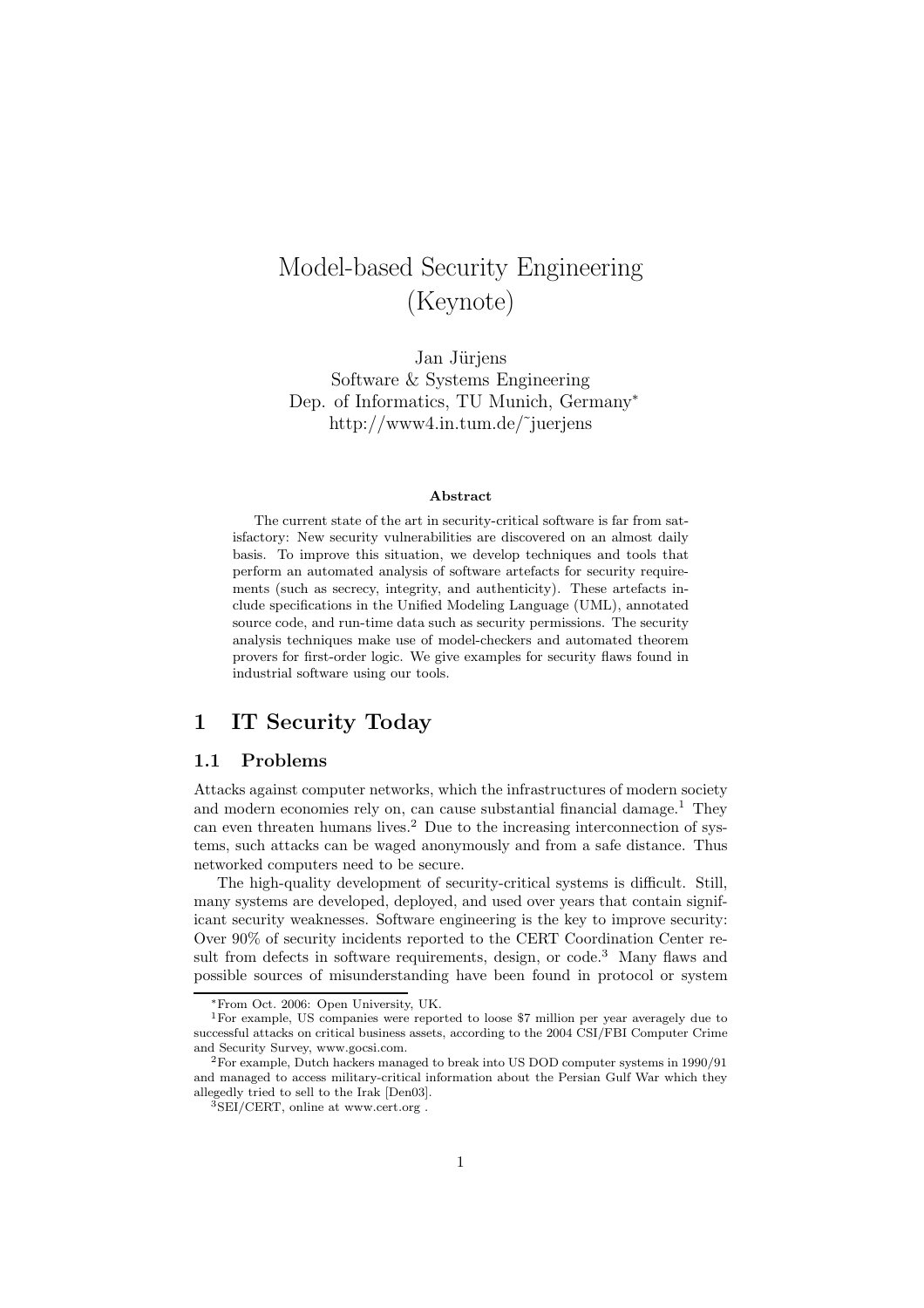specifications, sometimes years after their publication or use. For example, the observations in [Low96] were made 17 years after the well-known Needham– Schroeder authentication protocol had been published in [NS78]. Many vulnerabilities in deployed security-critical systems have been exploited, sometimes leading to spectacular attacks. For example, as part of a 1997 exercise, an NSA hacker team demonstrated how to break into US Department of Defense computers and the US electric power grid system, among other things simulating a series of rolling power outages and 911 emergency telephone overloads in Washington, DC, and other cities [Sch99]. While there are of course many more recent examples of security breaches, this particular example also shows that there is more to be concerned about than website defacements and creditcard misuse.

Computer breaches do significant damage, as a study by the Computer Security Institute shows: Ninety percent of the respondents detected computer security breaches within the last 12 months. Forty-four percent of them were willing and able to quantify the damage. These 223 firms reported \$455,848,000 in financial losses [Ric03].

#### 1.2 Causes

While tracing requirements during software development is difficult enough, enforcing security requirements is intrinsically subtle, because one has to take into account the interaction of the system with motivated adversaries that act independently. Thus security mechanisms, such as security protocols, are notoriously hard to design correctly, even for experts. Also, a system is only as secure as its weakest part or aspect.

Security is compromised most often not by breaking dedicated mechanisms such as encryption or security protocols, but by exploiting weaknesses in the way they are being used [And01]: According to A. Shamir, the Israeli state security apparatus is not hampered in its investigations by the fact that suspects may use encryption technology that may be virtually impossible to break. Instead, other weaknesses in overall computer security can be exploited [Sha99]. As another example, the security of Common Electronic Purse Specifications (CEPS) [CEP01] transactions depends on the assumption that it is not feasible for the attacker to act as a relay between an attacked card and an attacked terminal. However, this is not explicitly stated, and it is furthermore planned to use the CEPS over the Internet, where an attacker could easily act as such a relay. This is investigated in [Jür04]. As a last example, [Wal00] attributes the failures in the security of the mobile phone protocol GSM among other reasons to the failure to acknowledge limitations of the underlying physical security, such as misplaced trust in terminal identity and the possibility to create false base stations.

Thus it is not enough to ensure correct functioning of security mechanisms used. They cannot be "blindly" inserted into a security-critical system, but the overall system development must take security aspects into account in a coherent way [SS75]. More specifically, one can say that "those who think that their problem can be solved by simply applying cryptography don't understand cryptography and don't understand their problem" (R. Needham). In fact, according to [Sch99], 85% of Computer Emergency Response Team (CERT) security advisories could not have been prevented just by making use of cryptography. Thus,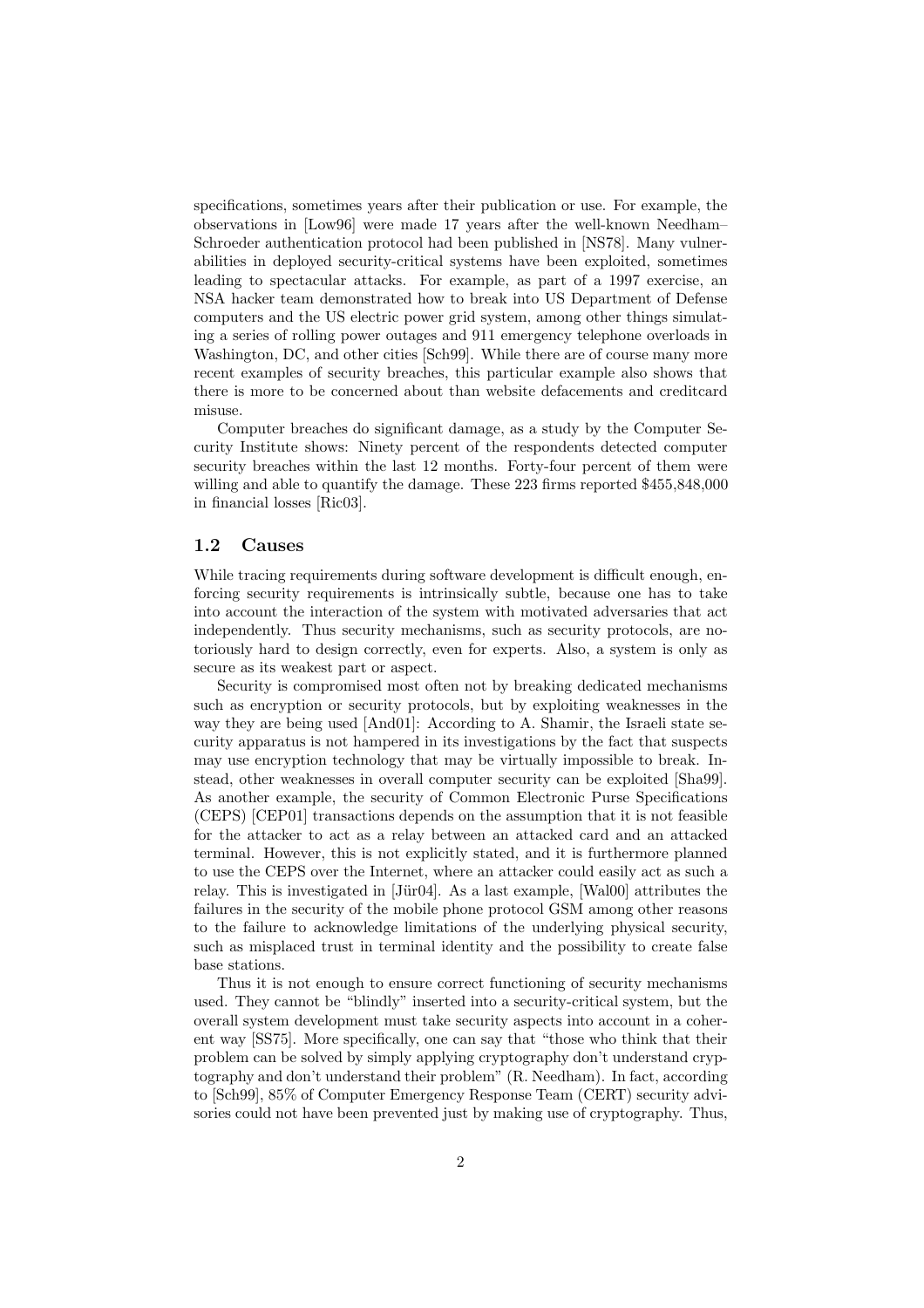given the current state of software security, just using encryption to protect communication still leaves most weaknesses unresolved, and has been compared to using an armored car to deliver credit card information "from someone living in a cardboard box to someone living on a park bench" [VM02]. Building trustworthy components does not suffice, since the interconnections and interactions of components play a significant role in trustworthiness [Sch99].

Lastly, while functional requirements are generally analyzed carefully in systems development, security considerations often arise after the fact. Adding security as an afterthought, however, often leads to problems [Gas88, And01].

It has remained true over the last 30 years since the seminal paper [SS75] that no coherent and complete methodology to ensure security in the construction of large general-purpose systems exists yet, in spite of very active research and many useful results addressing particular subgoals [Sch99], as well as a large body of security engineering knowledge accumulated [And01]. Such a methodology would allow the computer security engineer to construct a system in a way similar to how a civil engineer would build a bridge. In contrast, today ad hoc development leads to many deployed systems that do not satisfy important security requirements. Thus a sound methodology supporting secure systems development is needed.

#### 1.3 State of the Art in Practice

In practice, the traditional strategy for security assurance has been "penetrate and patch": It has been accepted that deployed systems contain vulnerabilities. Whenever a penetration of the system is noticed and the exploited weakness can be identified, the vulnerability is removed. Sometimes this is supported by employing friendly teams trained in penetrating computer systems, the so-called "tiger teams" [Wei95, McG98].

For many systems, this approach is not ideal: Each penetration using a new vulnerability may already have caused significant damage, before the vulnerability can be removed. For systems that offer strong incentives for attack, such as financial applications, the prospect of being able to exploit a discovered weakness only once may already be enough motivation to search for such a weakness. System administrators are often hesitant to apply patches, especially in critical systems, since applying the patch may disrupt the service [And01]. Having to create and distribute patches costs money and leads to loss of customer confidence. Patches may contain security threats themselves, such as the FunLove virus in a Microsoft hotfix distributed in April 2001 [Mic01].

It would thus be preferable to consider security aspects more seriously in earlier phases of the system life-cycle, before a system is deployed, or even implemented, because late correction of requirements errors costs up to 200 times as much as early correction [Boe81].

The difficulty of designing security mechanisms correctly has motivated quite successful research using mathematical concepts and tools to ensure correct design of small security-critical components such as security protocols, including [BAN89, KMM94, Low96, Pau98]. The goal is to establish crucial requirements at the specification level through formalization and proof, which may be mechanically assisted or even automated. Note that it is not possible to actually prove a system secure in an absolute sense: Proofs can only be performed with respect to models which are necessarily abstractions from reality. Attackers can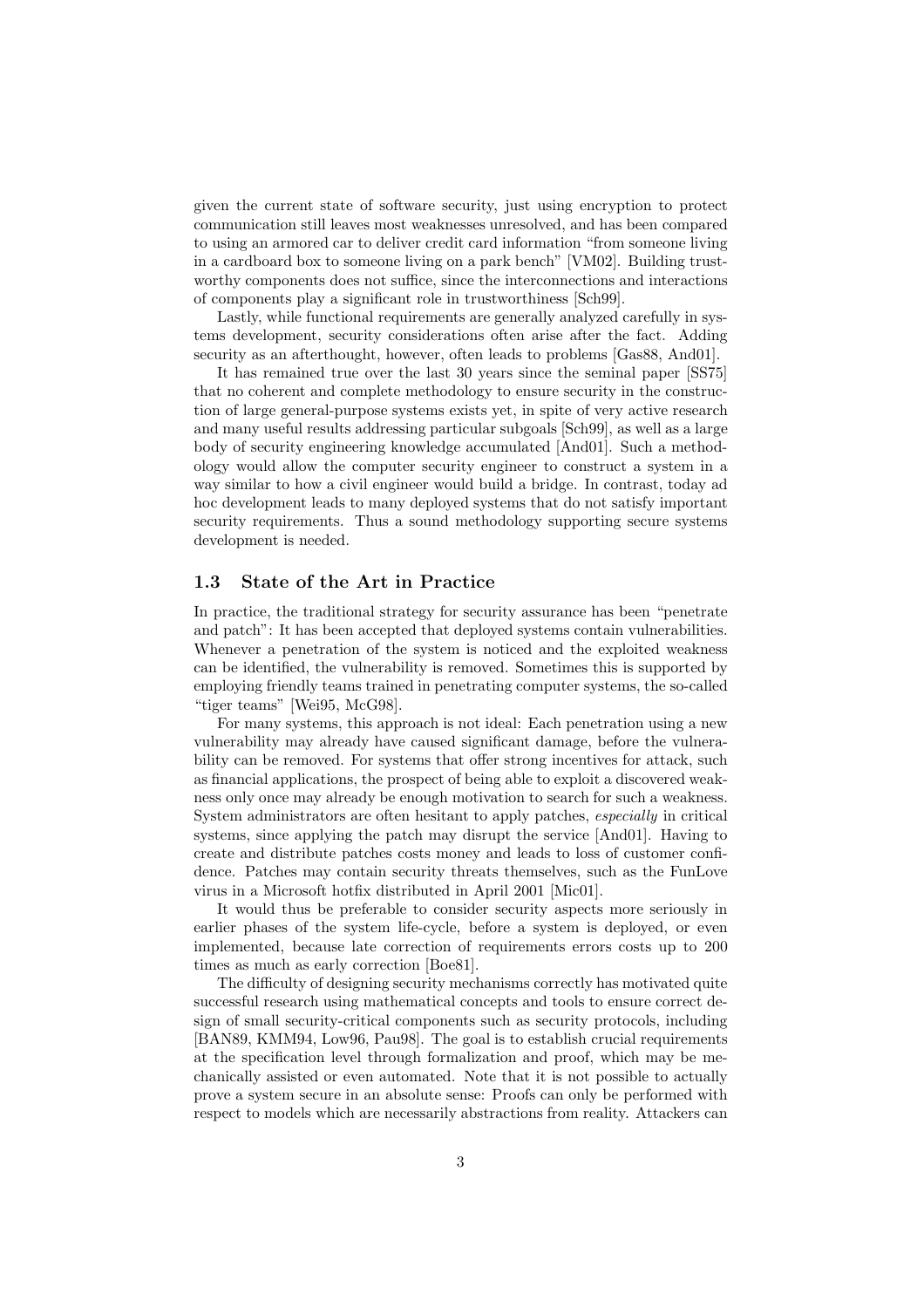always try to go beyond the limitations of a given model to still attempt an attack. Nevertheless, a model-based security analysis is useful, because certain attacks can be prevented and the required effort for successful attacks increased. Also, often problems with a specification are detected just by trying to make it sufficiently precise for formal analysis.

Unfortunately, due to a perceived high cost in personnel training and use, formal methods have not yet been employed very widely in industrial development [Hoa96, Hei99, KK04]. To increase industry acceptance in the context of security-critical systems, it would be beneficial to integrate security requirements analysis with a standard development method, which should be easy to learn and to use [CW96]. Also, security concerns must inform every phase of software development, from requirements engineering to design, implementation, testing, and deployment [DS00].

Some other challenges for using sound engineering methods for secure systems development exist. Currently a large part of effort both in analyzing and implementing specifications is wasted since these are often formulated imprecisely and unintelligibly, if they exist at all. If increased precision by use of a particular notation brings an additional advantage, such as automated tool support for security analysis, this may however be sufficient incentive for providing it. Since software developers often hesitate to learn a particular formal method to do this, because of limited resources in time and training, one needs to instead use the artifacts that are at any rate constructed in industrial software development. Examples include specification models in the Unified Modeling Language (UML), source code, and configuration data. Also, the boundaries of the specified components with the rest of the system need to be carefully examined, for example with respect to implicit assumptions on the system context [Gol00]. Lastly, a more technical issue is that formalized security properties are not always preserved by refinement, which is the so-called refinement problem  $[RSG<sup>+</sup>01]$ . Since an implementation is necessarily a refinement of its specification, an implementation of a secure specification may, in such a situation, not be secure, which is clearly undesirable. Also, it hinders the use of stepwise development, where one starts with an abstract specification and refines it in several steps to a concrete specification which is implemented, allowing mistakes to be detected early in the development cycle, and thus leading to considerable savings: Without preservation of security by refinement, developing secure systems in a stepwise manner requires one to redo the security analysis after each refinement step. Hence, we need formalizations of security requirements that are indeed preserved under refinement.

Influential software engineering models (CMM, Iso9000, V-Modell XT) consider security concerns to a very limited degree or do not consider them at all. Conversely, key security engineering documents (e.g. Common Criteria) do not address software engineering issues. Cooperation of two communities (security and software engineering) has until recently been limited [DS00]. As a result, security concerns are often considered only after deployment, when attacks or security bugs are found and it is very expensive to fix the problems. Instead, to reduce the number of security defects, security concerns must be regarded as key factors throughout the whole software development process, rather than being considered only after deployment (e.g., by applying patches) whenever incidents happened already.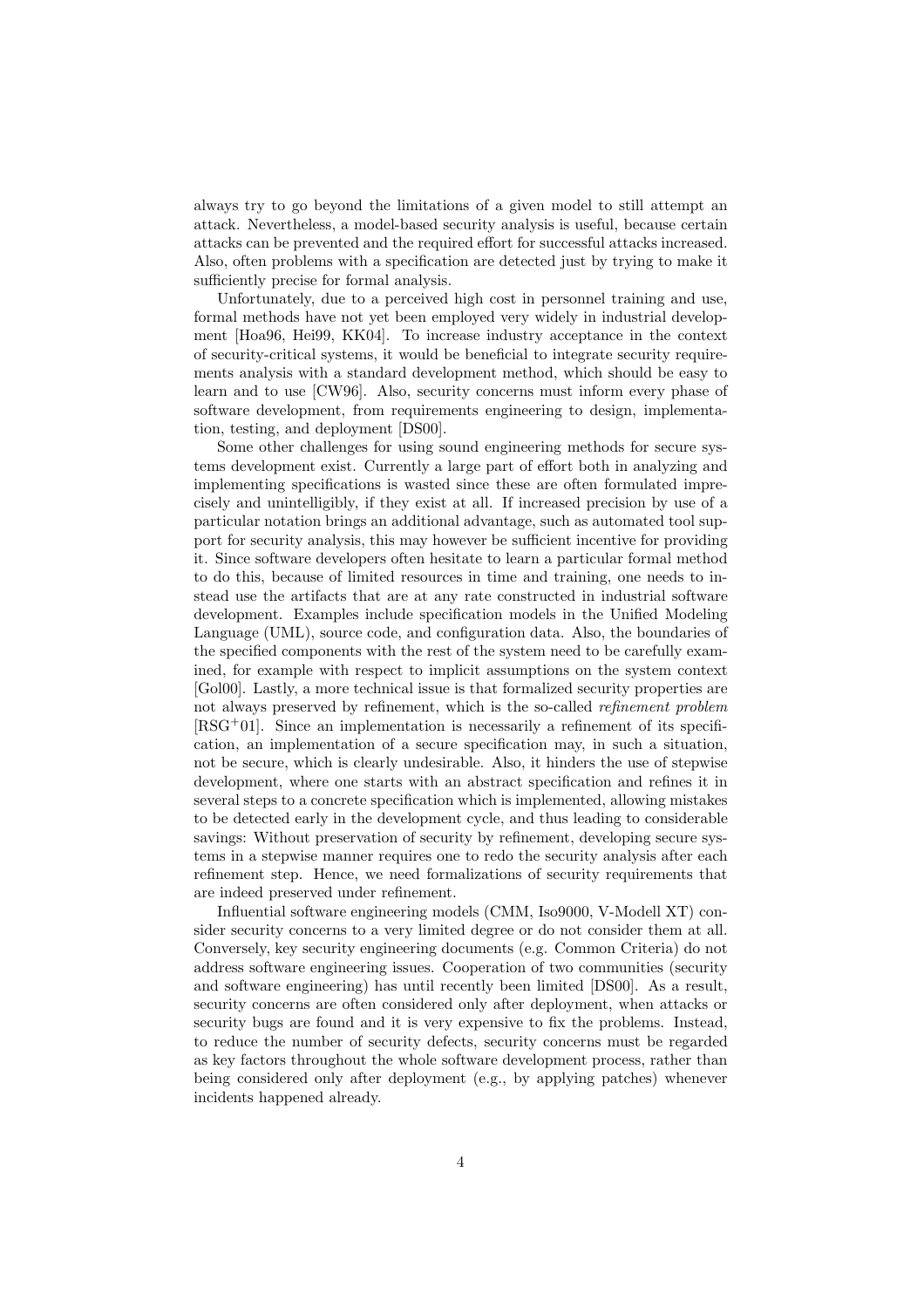## 2 Towards a Solution

#### 2.1 Model-based Security Engineering

In MBSE  $\text{Jür02, Jür04, Jür05a, Jür05b, Jür06, Jür07l, recurring security re$ quirements (such as secrecy, integrity, authenticity and others) and security assumptions on the system environment, can be specified either within a UML specification, or within the source code (Java or C) as annotations. The associated tools [UML04] (Fig. 1) generate logical formulas formalizing the execution semantics and the annotated security requirements. Automated theorem provers and model checkers automatically establish whether the security requirements hold. If not, a Prolog-based tool automatically generates an attack sequence violating the security requirement, which can be examined to determine and remove the weakness. This way we encapsulate knowledge on prudent security engineering as annotations in models or code and make it available to developers who may not be security experts. Since the analysis that is performed is too sophisticated to be done manually, it is also valuable to security experts.

One can use MBSE within model-based development (Fig. 2). Here one first constructs a model of the system. Then, the implementation is derived from the model: either automatically using code generation, or manually, in which case one can generate test sequences from the model to establish conformance of the code regarding the model. The goal is to increase the quality of the software while keeping the implementation cost and the time-to-market bounded. For security-critical systems, this approach allows one to consider security requirements from early on in the development process, within the development context, and in a seamless way through the development cycle: One can first check that the system fulfills the relevant security requirements on the design level by analyzing the model and secondly that the code is in fact secure by generating test sequences from the model. However, one can also use our analysis techniques and tools within a traditional software engineering context, or where one has to incorporate legacy systems that were not developed in a modelbased way. Here, one starts out with the source code. Our tools extract models from the source code, which can then again be analyzed against the security requirements. Using MBSE, one can incorporate the configuration data (such



Figure 1: Model-based Security Tool Suite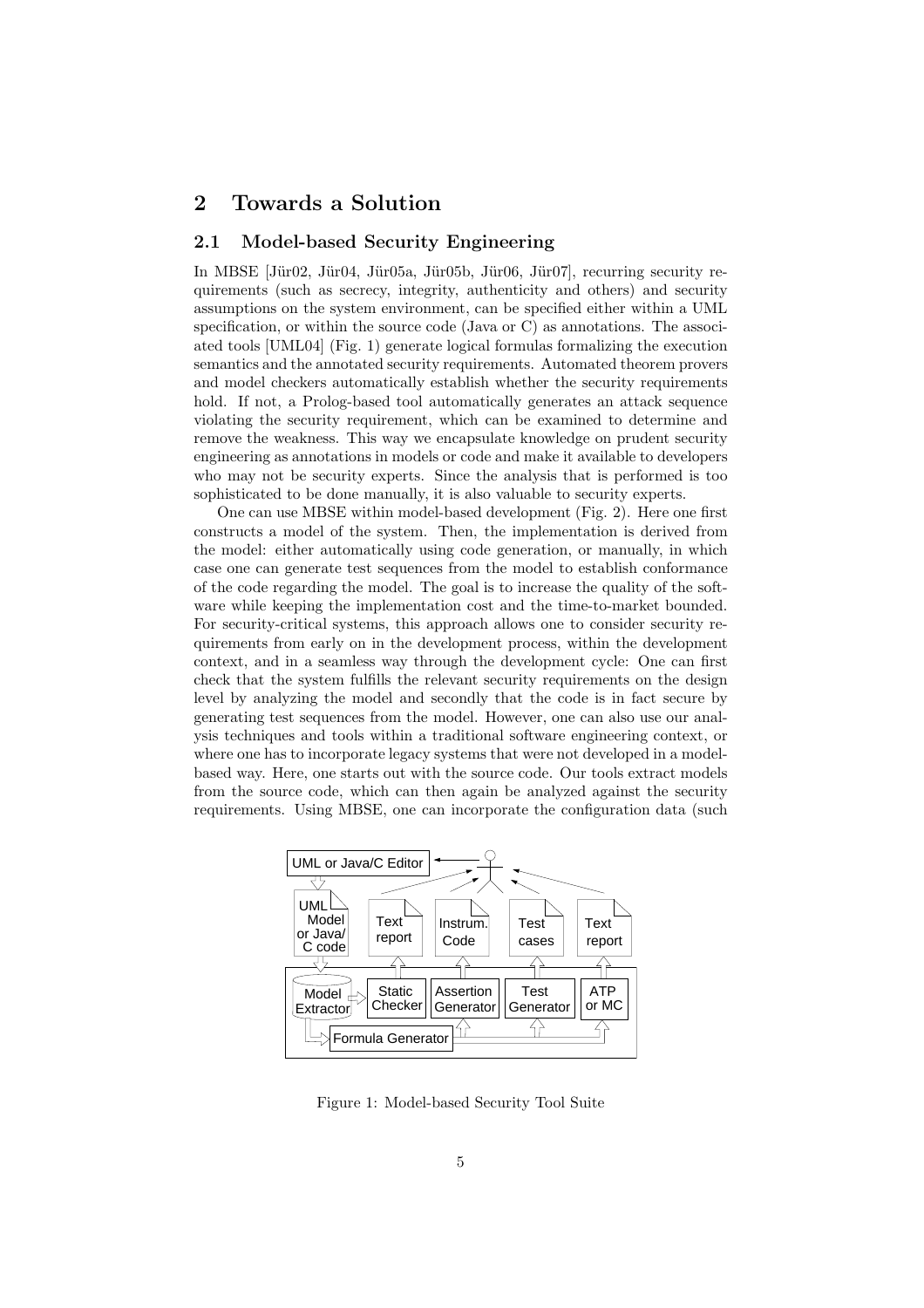

Figure 2: Model-based Security Engineering

as user permissions) in the analysis, which is very important for security but often neglected.

## 2.2 Security Design Analysis using UMLsec [Jür04]

The UMLsec extension is given in form of a UML profile using the standard UML extension mechanisms. Stereotypes are used together with tags to formulate the security requirements and assumptions. Constraints give criteria that determine whether the requirements are met by the system design, by referring to a precise semantics of the used fragment of UML. The security-relevant information added using stereotypes includes security assumptions on the physical level of the system, security requirements related to the secure handling and communication of data, and security policies that system parts are supposed to obey. The UMLsec tool-support in Fig. 2) can be used to check the constraints associated with UMLsec stereotypes mechanically, based on XMI output of the diagrams from the UML drawing tool in use [UML04, Jür05b]. There is also a framework for implementing verification routines for the constraints associated with the UMLsec stereotypes. Thus advanced users of the UMLsec approach can use this framework to implement verification routines for the constraints of self-defined stereotypes. The semantics for the fragment of UML used for UMLsec is defined in  $\text{Jür04}$  using so-called UML Machines, which is a kind of state machine with input/output interfaces similar to Broy's Focus model, whose behavior can be specified in a notation similar to that of Abstract State Machines (ASMs), and which is equipped with UML-type communication mechanisms. On this basis, important security requirements such as secrecy, integrity, authenticity, and secure information flow are defined. To support stepwise development, we show secrecy, integrity, authenticity, and secure information flow to be preserved under refinement and the composition of system components. We have also developed an approach that supports the secure development of layered security services (such as layered security protocols). UMLsec can be used to specify and implement security patterns, and is supported by dedicated secure systems development processes, in particular an Aspect-Oriented Modeling approach which separates complex security mechanisms (which implement the security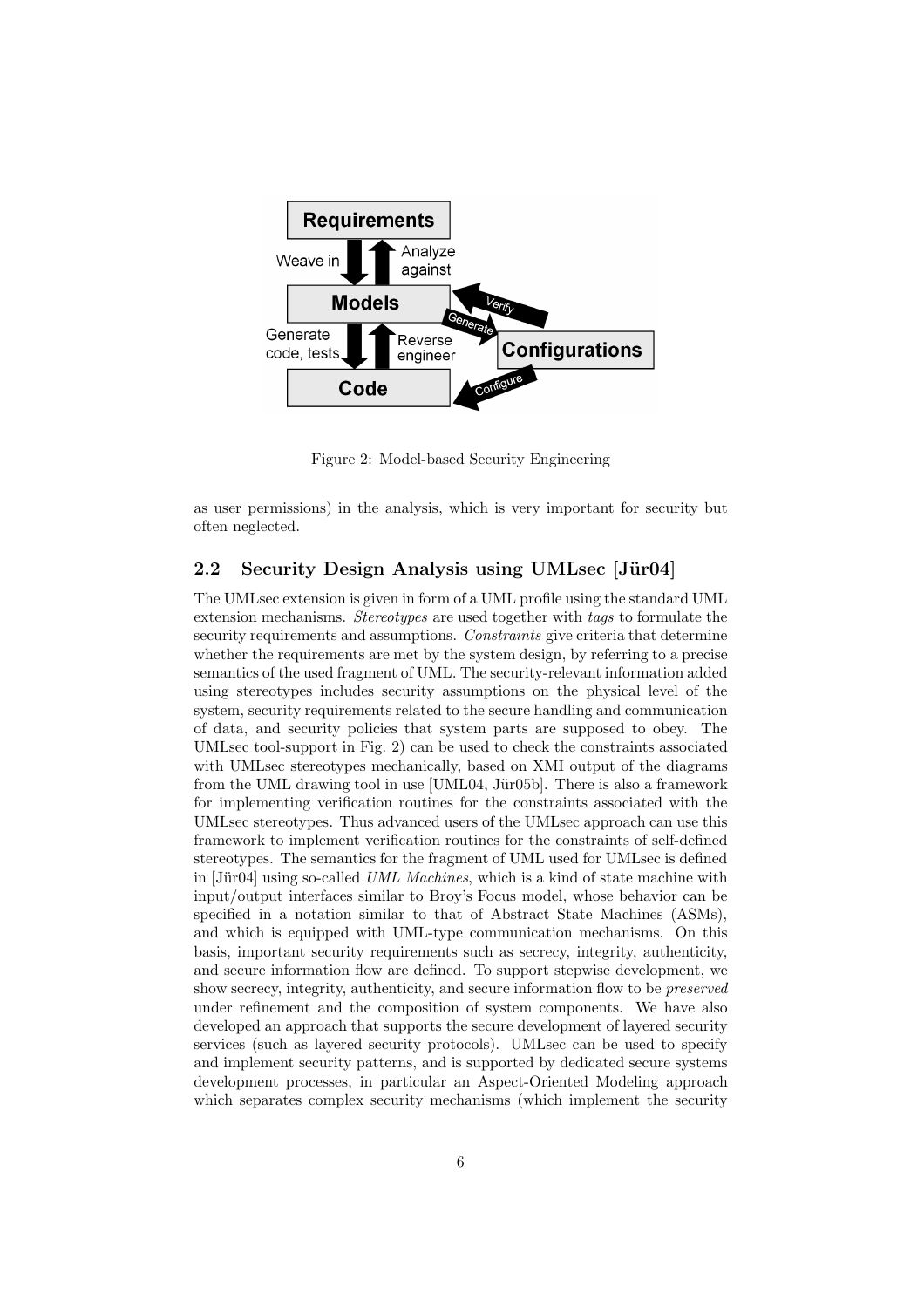aspect model) from the core functionality of the system (the primary model) in order to allow a security verification of the particularly security-critical parts, and also of the composed model.

### 2.3 Code Security Assurance [Jür05a, Jür06]

Even if specifications exist for the implemented system, and even if these are formally analyzed, there is usually no guarantee that the implementation actually conforms to the specification. To deal with this problem, we use the following approach: After specifying the system in UMLsec and verifying the model against the given security goals as explained above, we make sure that the implementation correctly implements the specification with techniques explained below. In particular, this approach is applicable to legacy systems. In ongoing work, we are automating this approach to free one of the need to manually construct the UMLsec model.

Run-time Security Monitoring using Assertions A simple and effective alternative is to insert security checks generated from the UMLsec specification that remain in the code while in use, for example using the assertion statement that is part of the Java language. These assertions then throw security exceptions when violated at run-time. In a similar way, this can also be done for C code.

Model-based Test Generation For performance-intensive applications, it may be preferable not to leave the assertions active in the code. This can be done by making sure by extensive testing that the assertions are always satisfied. We can generate the test sequences automatically from the UMLsec specifications. More generally, this way we can ensure that the code actually conforms to the UMLsec specification. Since complete test coverage is often infeasible, our approach automatically selects those test cases that are particularly sensitive to the specified security requirements.

Automated Code Verification against Interface Specifications For highly non-deterministic systems such as those using cryptography, testing can only provide assurance up to a certain degree. For higher levels of trustworthiness, it may therefore be desirable to establish that the code does enforce the annotations by a formal verification of the source code against the UMLsec interface specifications. We have developed an approach that does this automatically and efficiently by proving locally that the security checks in the specification are actually enforced in the source code.

Automated Code Security Analysis We developed an approach to use automated theorem provers for first-order logic to directly formally verify cryptobased Java implementations based on control flow graphs that are automatically generated (and without first manually constructing an interface specification). It supports an abstract and modular security analysis by using assertions in the source code. Thus large software systems can be divided into small parts for which a formal security analysis can be performed more easily and the results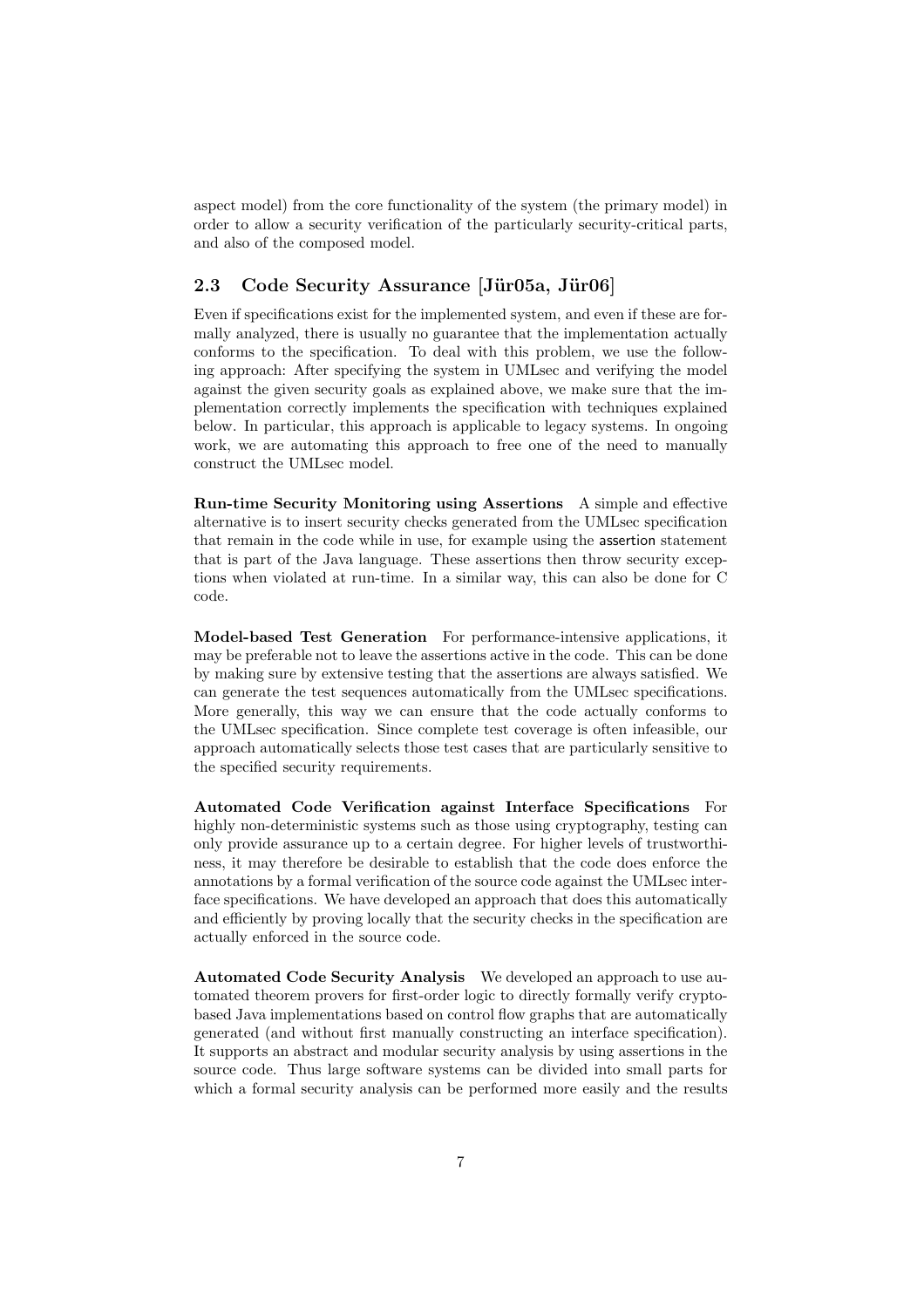composed. Currently, this approach works especially well with nicely structured code (such as created using the MBSE development process).

Secure Software-Hardware Interfaces We have tailored the code security analysis approach to software close to the hardware level. More concretely, we considered the industrial Cryptographic Token Interface Standard PKCS 11 which defines how software on untrustworthy hardware can make use of tamperproof hardware such as smart-cards to perform cryptographic operations on sensitive data. We developed an approach for automated security analysis with first-order logic theorem provers of crypto protocol implementations making use of this standard.

### 2.4 Analyzing Security Configurations

We have also performed research on linking the UMLsec approach with the automated analysis of security-critical configuration data. For example, our tools automatically checks SAP  $R/3$  user permissions for security policy rules formulated as UML specifications  $[\text{Jür04}]$ . Because of its modular architecture and its standardized interfaces, the tool can be adapted to check security constraints in other kinds of application software, such as firewalls or other access control configurations.

### 2.5 Industrial Applications

of MBSE include:

Biometric Authentication For a project with an industrial partner, MBSE was chosen to support the development of a biometric authentication system at the specification level, where three significant security flaws were found  $[\text{Jür05b}]$ . We also applied it to the source-code level for a prototypical implementation constructed from the specification [Jür05a].

Common Electronic Purse Specifications MBSE was applied to a security analysis of the Common Electronic Purse Specifications (CEPS), a candidate for a globally interoperable electronic purse standard supported by organizations representing 90 % of the world's electronic purse cards (including Visa International). We found three significant security weaknesses in the purchase and load transaction protocols [Jür04], proposed improvements to the specifications and showed that these are secure  $[\text{Jür04}]$ . We also performed a security analysis of a prototypical Java Card implementation of CEPS.

Web-based Banking Application In a project with a German bank, MBSE was applied to a web-based banking application to be used by customers to fill out and sign digital order forms  $[J\ddot{u}r04]$ . The personal data in the forms must be kept confidential, and orders securely authenticated. The system uses a proprietary client authentication protocol layered over an SSL connection supposed to provide confidentiality and server authentication. Using the MBSE approach, the system architecture and the protocol were specified and verified with regard to the relevant security requirements.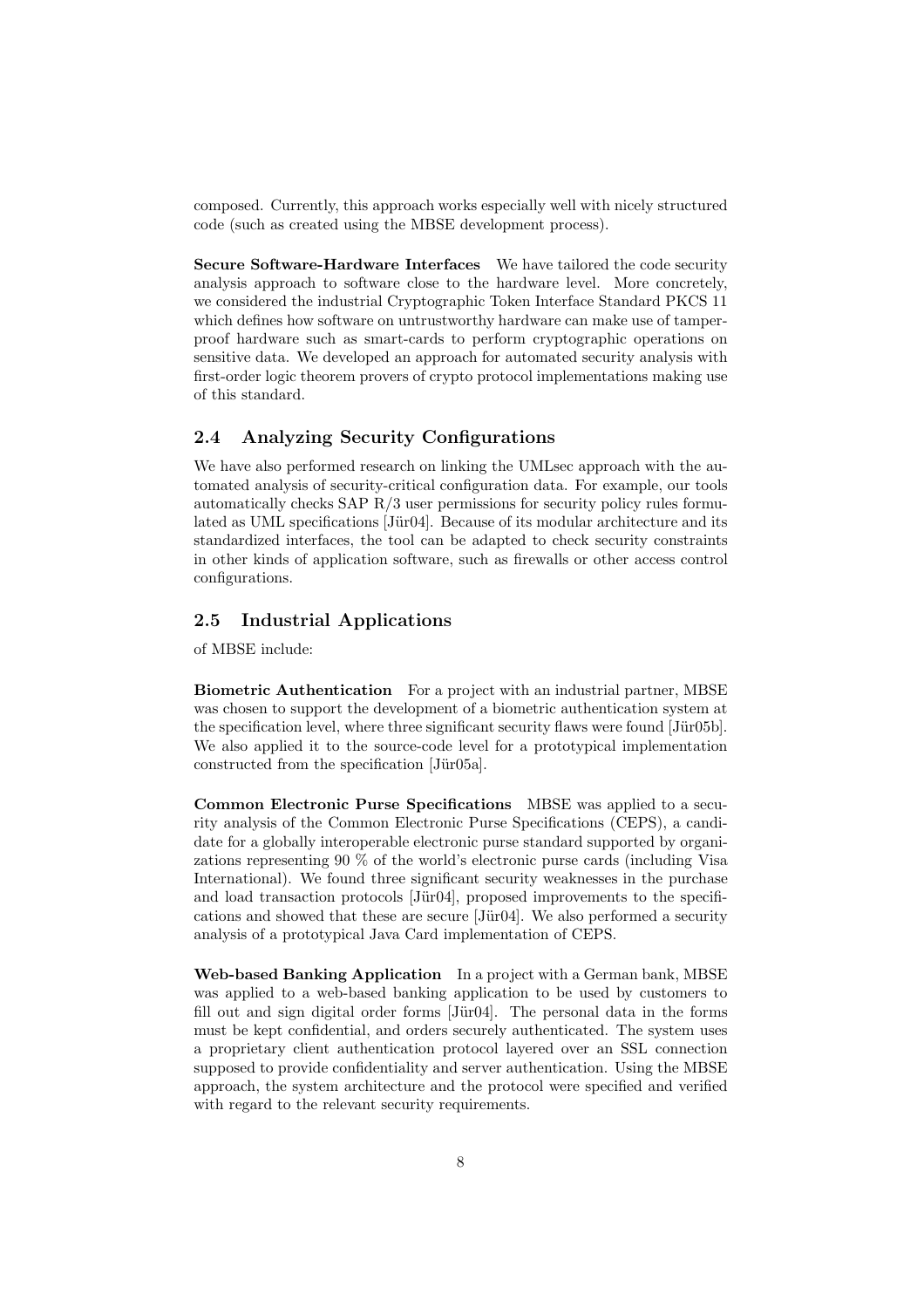In other applications [Jür04], MBSE was used  $\dots$ 

- to uncover a flaw in a variant of the Internet protocol TLS proposed at IEEE Infocom 1999, and suggest and verify a correction of the protocol.
- to perform a security verification of the Java implementation Jessie of SSL.
- to correctly employ advanced Java 2 or CORBA security concepts in a way that allows an automated security analysis of the resulting systems.
- for an analysis of the security policies of a German mobile phone operator.
- for a security analysis of the specifications for the German Electronic Health Card in development by the German Ministry of Health.
- for the security analysis of an electronic purse system developed for the Oktoberfest in Munich.
- for a security analysis of an electronic signature pad based contract signing architecture under consideration by a German insurance company.
- in a project with a German car manufacturer for the security analysis of an intranet-based web information system.
- with a German chip manufacturer and a German reinsurance company for security risk assessment, also regarding Return on Security Investment.
- in applications specifically targeted to service-based, health telematics, and automotive systems.

## 3 Outlook

Given the current insatisfactory state of computer security in practice, MBSE seems a promising approach, since it enables developers who are not experts in security to make use of security engineering knowledge encapsulated in a widely used design notation. Since there are many highly subtle security requirements which can hardly be verified with the "naked eye", even security experts may profit from this approach. Thus one can avoid mistakes that are difficult to find by testing alone, such as breaches of subtle security requirements, as well as the disadvantages of the "penetrate-and-patch" approach. Since preventing security flaws early in the system life-cycle can significantly reduce costs, this gives a potential for developing securer systems in a cost-efficient way. MBSE has been successfully applied in industrial projects involving German government agencies and major banks, insurance companies, smart card and car manufacturers, and other companies. The approach has been generalized to other application domains such as real-time and dependability. Experiences show that the approach is adequate for use in practice, after relatively little training. On the basis of the book  $[J\ddot{u}r04]$  and the associated tutorial material and tools  $[UML04]$ . usage of UMLsec can in fact be rather easily taught to industrial developers.

Acknowledgements The research summarized in this keynote has benefitted from the help of too many people to be able to include here; they are listed in  $[Jür04]$ .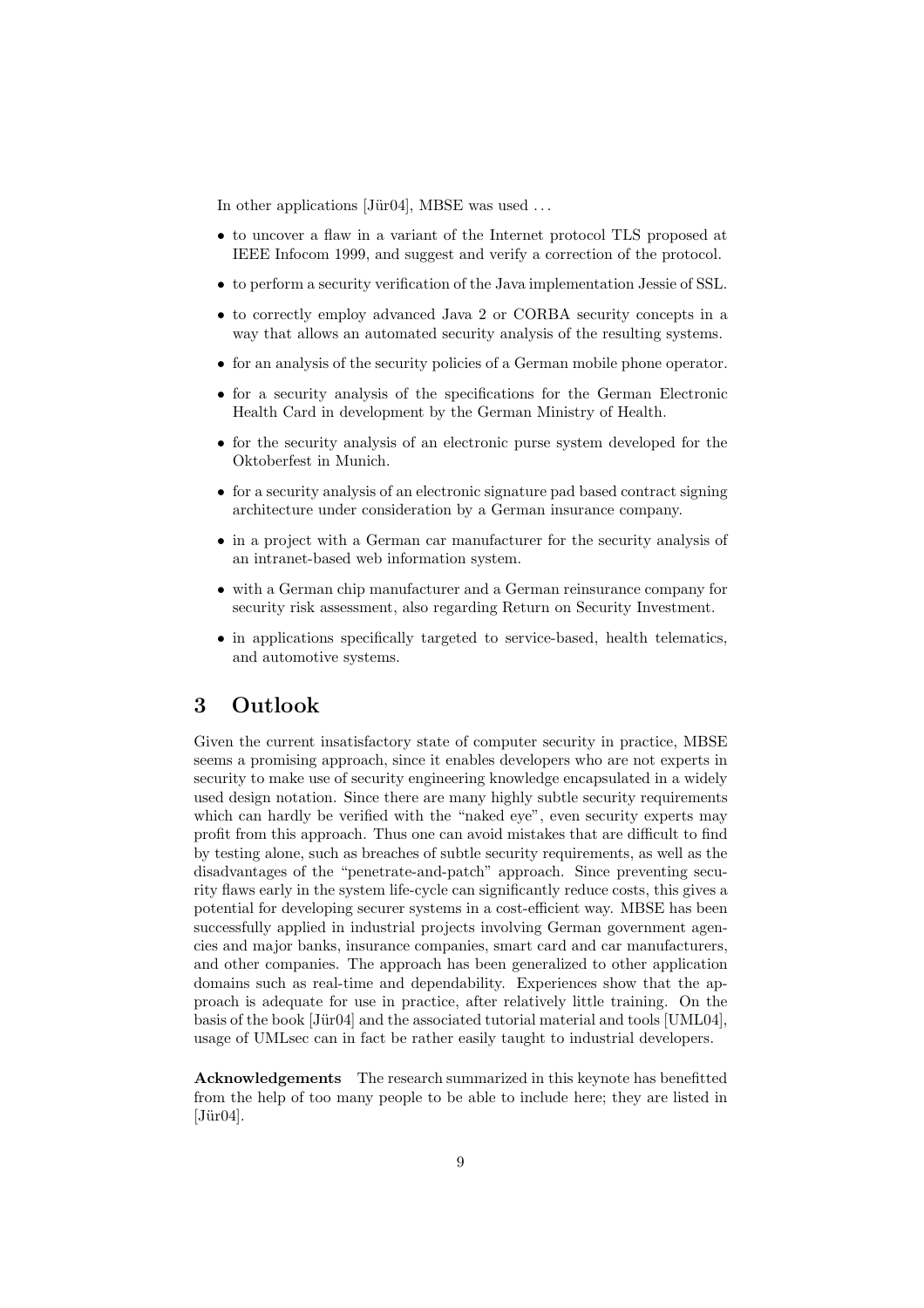## References

- [And01] R. Anderson. Security Engineering: A Guide to Building Dependable Distributed Systems. John Wiley & Sons, New York, 2001.
- [BAN89] M. Burrows, M. Abadi, and R. Needham. A logic of authentication. Proceedings of the Royal Society, Series A, 426(1871):233–271, December 1989. Also appeared as SRC Research Report 39 and, in a shortened form, in ACM Transactions on Computer Systems 8, 1:18– 36 (February 1990).
- [Boe81] B.W. Boehm. Software Engineering Economics. Prentice Hall, Englewood Cliffs, NJ, 1981.
- [CEP01] CEPSCO. Common Electronic Purse Specifications, 2001. Business Requirements Version 7.0, Functional Requirements Version 6.3, Technical Specification Version 2.3, available from http://www.cepsco.com.
- [CW96] E. Clarke and J. Wing. Formal methods: State of the art and future directions. ACM Computing Surveys, 28(4):626–643, 1996.
- [Den03] D.E. Denning. Information Warfare and Security. Addison-Wesley, 2003.
- [DS00] P. Devanbu and S. Stubblebine. Software engineering for security: A roadmap. In 22nd International Conference on on Software Engineering (ICSE 2000): Future of Software Engineering Track, pages 227–239. ACM, 2000.
- [Gas88] M. Gasser. Building a secure computer system. Van Nostrand Reinhold, New York, 1988. Available at http://nucia.ist.unomaha.edu/library/gasserbook.pdf.
- [Gol00] D. Gollmann. On the verification of cryptographic protocols a tale of two committees. In S. Schneider and P. Ryan, editors, Workshop on Security Architectures and Information Flow, volume 32 of ENTCS. Elsevier, 2000.
- [Hei99] C. Heitmeyer. Formal methods for developing software specifications: Paths to wider usage. In H. R. Arabnia, editor, International Conference on Parallel and Distributed Processing Techniques and Applications (PDPTA 1999), pages 1047–1053, 1999.
- [Hoa96] C. A. R. Hoare. How did software get so reliable without proof? In M.-C. Gaudel and J. Woodcock, editors, Formal Methods Europe 1996 (FME): Industrial Benefit and Advances in Formal Methods, volume 1051 of LNCS, pages 1–17. Springer, 1996.
- [Jür02] J. Jürjens. UMLsec: Extending UML for secure systems development. In 5th Int. Conf. on the Unified Modeling Language (UML), LNCS. Springer, 2002.
- [Jür04] J. Jürjens. Secure Systems Development with UML. Springer, 2004.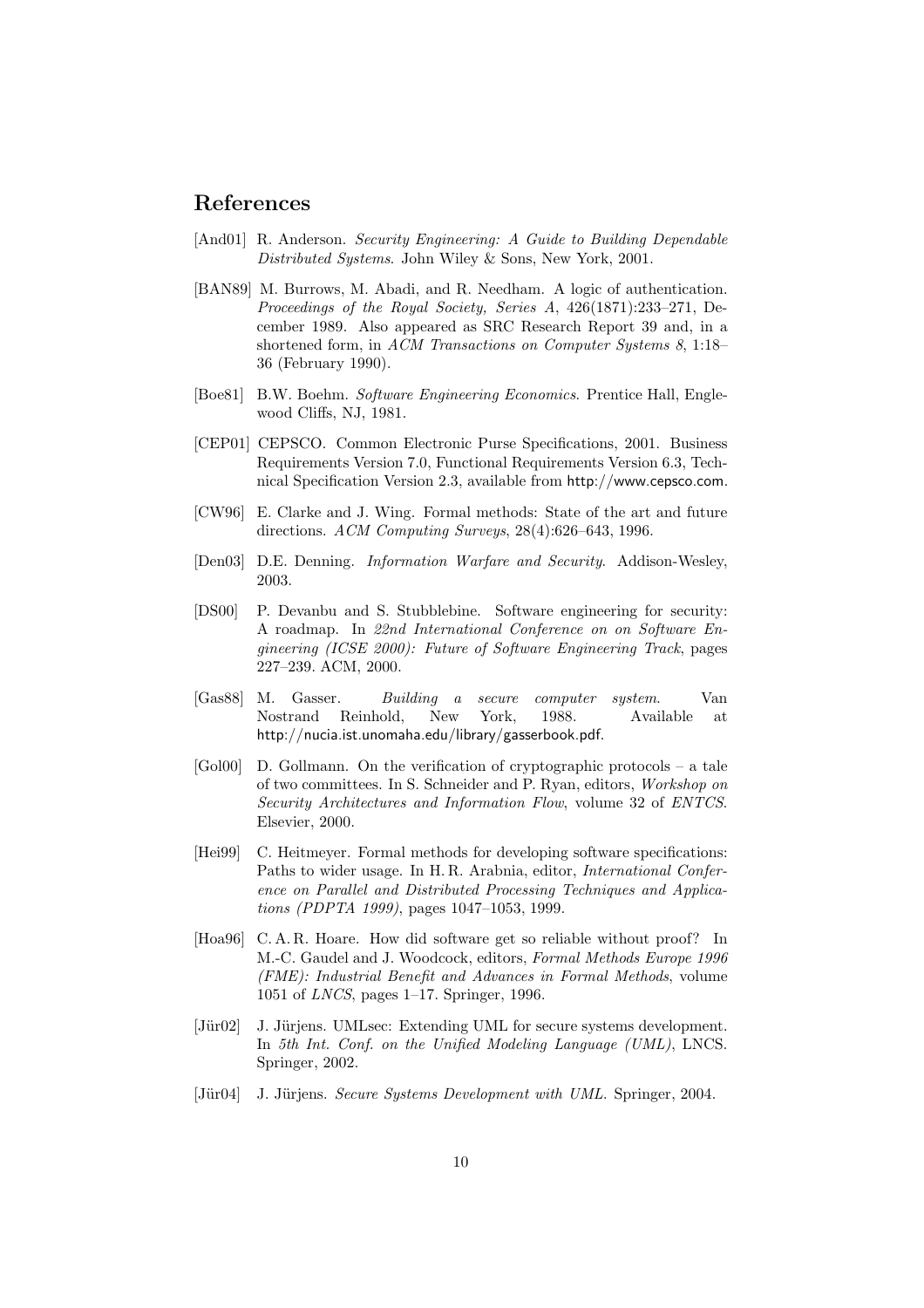- [Jür05a] J. Jürjens. Code security analysis of a biometric authentication system using automated theorem provers. In ACSAC'05. IEEE, 2005.
- [Jür05b] J. Jürjens. Sound methods and effective tools for model-based security engineering with UML. In 27th Int. Conf. on Softw. Engineering. IEEE, 2005.
- [Jür06] J. Jüriens. Security analysis of crypto-based Java programs using automated theorem provers. In 21st IEEE/ACM Int. Conf. Autom. Softw. Eng., 2006.
- $[J\ddot{u}r07]$  J. Jürjens. *IT-Security*. Springer, 2007. In preparation.
- [KK04] R. Kilian-Kehr. Can formal verification become mainstream in software engineering ? In J. Jürjens, editor, FoMSESS 2004, 2004. Second Workshop of the Working Group on Formal Methods and Software Engineering for Safety and Security (FoMSESS) of the German Computer Society (GI). Available at http://www4.in.tum.de/˜fomsess.
- [KMM94] R. Kemmerer, C. Meadows, and J. Millen. Three systems for cryptographic protocol analysis. Journal of Cryptology, 7(2):79–130, Spring 1994.
- [Low96] G. Lowe. Breaking and fixing the Needham-Schroeder public-key protocol using FDR. Software Concepts and Tools, 17(3):93–102, 1996.
- [McG98] G. McGraw. Testing for security during development: Why we should scrap penetrate-and-patch. IEEE Aerospace and Electronic Systems, April 1998.
- [Mic01] Microsoft TechNet. Information about virus-infected hotfixes, April 25 2001. Available at http://www.microsoft.com/technet/security/topics/ virus/vihotfix.mspx.
- [NS78] R. Needham and M. Schroeder. Using encryption for authentication in large networks of computers. Communications of the ACM, 21(12):993–999, 1978.
- [Pau98] L. C. Paulson. The inductive approach to verifying cryptographic protocols. Journal of Computer Security, 6(1–2):85–128, 1998.
- [Ric03] R. Richardson. 2003 CSI/FBI computer crime and security survey. Technical report, Computer Security Institute, San Francisco, May 2003. Available at http://www.gocsi.com/forms/fbi/pdf.html.
- [RSG<sup>+</sup>01] P. Ryan, S. Schneider, M. Goldsmith, G. Lowe, and B. Roscoe. The Modelling and Analysis of Security Protocols: the CSP Approach. Addison-Wesley, Reading, MA, 2001.
- [Sch99] F. Schneider, editor. Trust in Cyberspace. National Academy Press, Washington, DC, 1999. Available at http://www.nap.edu/readingroom/books/trust.
- [Sha99] A. Shamir. Crypto predictions. In 3rd International Conference on Financial Cryptography (FC 1999), 1999.